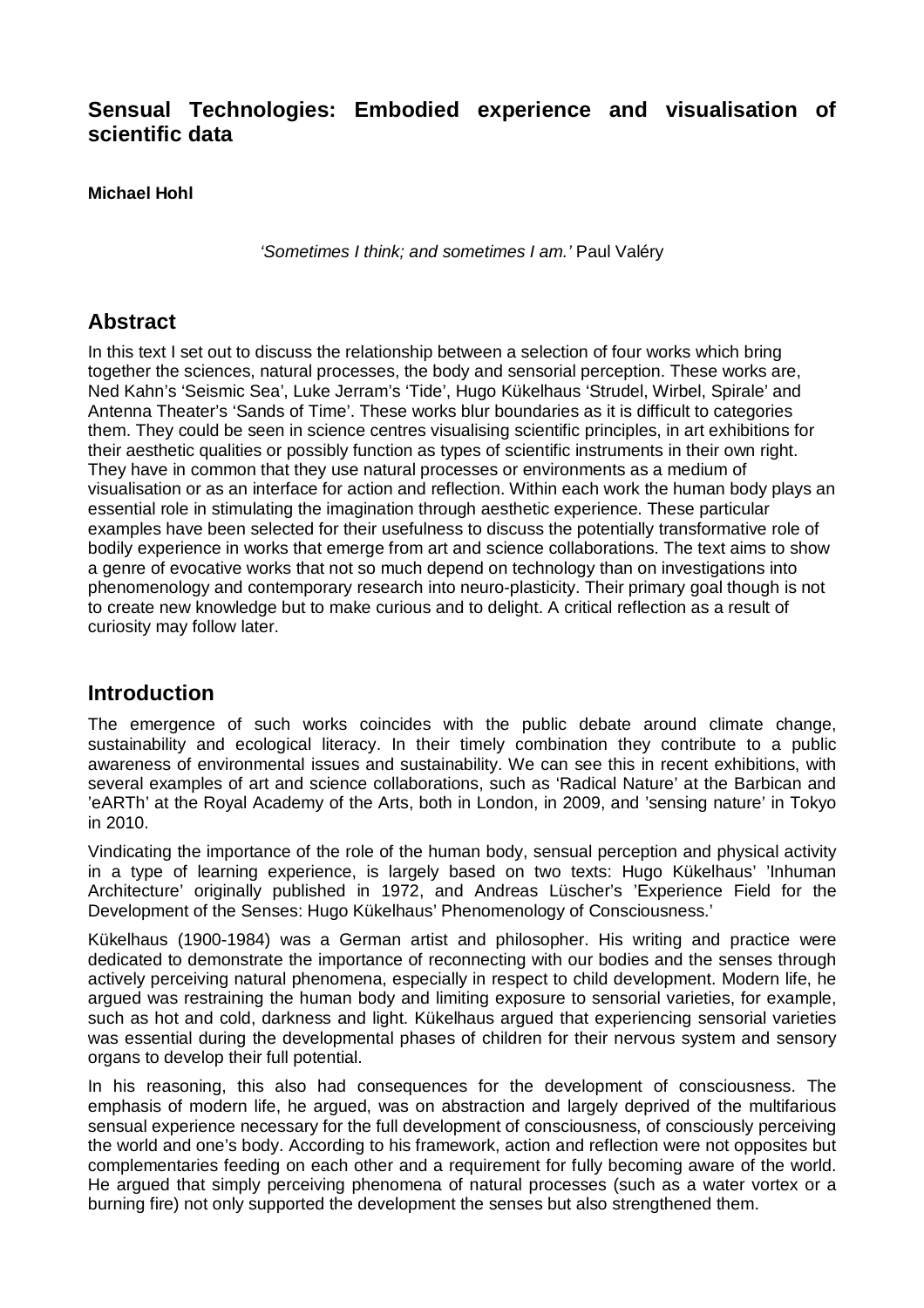Swinging on a swing, so Kükelhaus, would allow us to realise how opposites have a renewing quality. Falling produces rising and vice versa. And at the same time becoming aware that this primordial symmetrical motion of 'back and forth' was forming a unity. For Kükelhaus the experience of nature and natural processes was an essential condition of engaging and developing the sensory organs and as a result developing human consciousness. This theory is supported by contemporary research into neuro-plasticity, which discovered that the brain changes continuously through the way it is used. In childhood there are critical periods (Doidge, 2007, 47-49), phases during which the brain is most sensitive, for example, for acquiring language. Once such a critical period has passed certain nuances of pronunciation cannot be distinguished by the brain. Merely seeing physical laws in action resonates with intrinsic pre-verbal knowledge but may also, as a result, make the underlying science less abstract and more accessible.

*'Kükelhaus' understanding of science is especially useful for the developing science of consciousness where the phenomena of lived experience comprise the very field of study. In stressing the relation of theory to praxis and taking the continuity of experience and nature as revealed through the outcome of directed action as the starting-point for reflection, [...].'* (Lüscher, 2006)

While this text is concerned with interdisciplinary collaborations between art and science its focus of reflection lies on two distinct properties: Knowledge and experience. The relationship between a natural process, its scientific interpretation informing a visualisation, and the role of the human body and the senses in this process. Or, to put it another way: The balance between abstract and actual; intellectual and physical; between conceptual content and aesthetic qualities. The text suggests that a combination of these could play a crucial role in transformative scientific art experiences. The paper concludes that scientific visualisations may have more impact when they not only are intellectually stimulating, but also have sensual qualities or even involve a hands-on experience. An aesthetic quality of interaction. Why is this important? Because these types of aesthetic experiences can lead to fundamental learning experiences regarding our perception of the world, of ourselves and of ecology.

## **Scientific impact on public perception**

Originally, photography in early space flight was technical photography and was largely considered a recreational exercise for astronauts by NASA (Kitmacher, 2010). When the US space program NASA returned the first images from their visit to the moon, paradoxically it was the image of the planet earth that had the most unexpected and profound impact. This 'blue marble' image became an iconic view in the following years. 'We went to explore the Moon, and in fact discovered the Earth.' reflected astronaut Eugene Cernan. (Krausse, 1998) One simple image lead to an infectious shift in public perception. It enabled everybody to see the earth as a small, vulnerable and limited island in empty space and triggered the foundation of the environmental movement and gave impetus to emerging ideas of ecology and sustainability. These technical images, a result of a scientific undertaking, resulted in transforming the public imagination more than abstract rational conceptions, such as Rachel Carson's book 'Silent Spring' from 1962, had achieved. It allows us to realise that one technical photograph, can over time, fundamentally affect human consciousness. Scientific knowledge about the world and ourselves increases rapidly. At the same time, this knowledge is abstract, complex, and not very accessible to other people than experts. It would be interesting to see some of this revolutionary knowledge about genetics, biology, optics or physics 'visualised' in similar comprehensible ways, leading to new shifts in public perception of the world and ourselves. Such works hold the capability to capture public imagination, by transporting science from the laboratory into the art gallery, thus increasing public accessibility and impact of scientific knowledge.

## **Data visualisation beyond the screen**

Most of us will be familiar with data visualisation in the form of graphs, charts or diagrams. These have a long tradition of depicting mathematical formulas and figures in a graphical manner,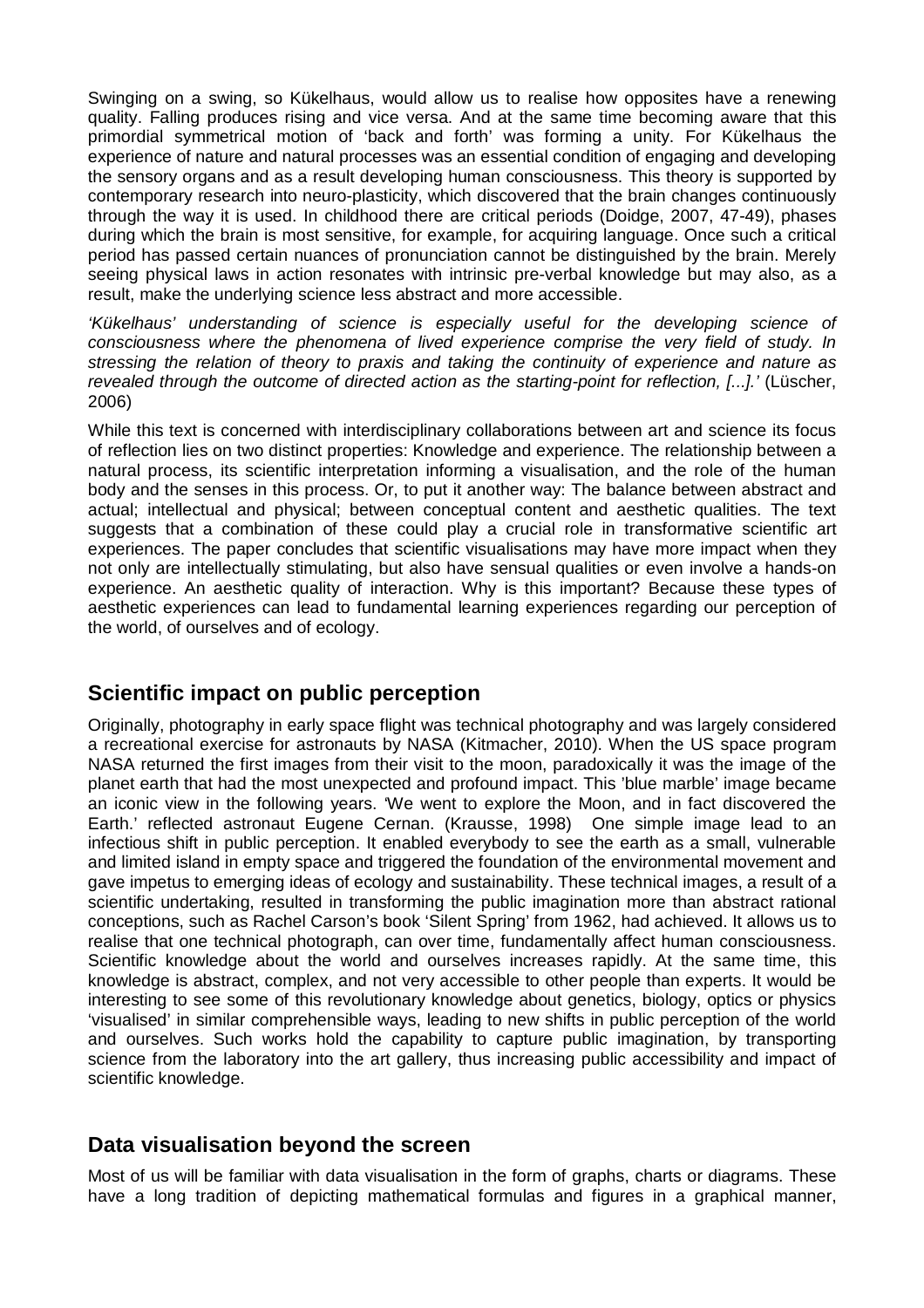conveying information within the data and its relationships in a clear and visual style. In short, they transform 'raw' data into information that is easier to comprehend than abstract figures themselves. Traditionally printed visualisations use contrast, scale and colour, to structure information, often combining text with graphics. In recent years, screen-based information visualisations have become increasingly popular in the form of animated or interactive graphics. For example, showing flight patterns of planes (Aaron Kobelin, 2005), or the 10,850 litres of 'embedded water' in a pair of blue jeans (Black, 2010) depicted by 73 bathtubs. While these two examples convey information for a general audience, others transform scientific data from cellular-biology or radio-astronomy, to be analysed and interpreted by scientists.

While these visualisations mostly take place on the screen or in print, the focus of this discussion is on 'visualisations' that take place beyond the two-dimensional plane, in space and extending beyond the visual sense to other sensorial modalities such as sound or touch. The focus of such works is often less about an accurate depiction of complex or large data-sets, but instead, emphasises the aesthetic experience. Other qualities may be playfulness, engaging the traditionally passive visitor, and a physical experience - as opposed to a more passive, intellectual one. As such, these works emerge from different disciplines following different rationales and have different conceptual goals. While some works (not discussed here) simply employ sound or water as alternatives to conventional displays, for others the choice of media is intrinsically linked to the conceptual content. The work 'Tide', described below, for example, uses water to symbolise water, 'Sands of Time' uses sand and distance to symbolise time. Both approaches share an experiential quality, which I shall go to discuss, that extends beyond the visual sense and are perceived in a different manner.

# **Ned Kahn's** *Seismic Sea***, 2009, Transforming bodily motion into visual feedback**

The San Francisco-based artist Ned Kahn has a long tradition of creating works that engage with natural elements such as water, fog or sand. His first piece, created in 1991 for the science centre 'Exploratorium' in San Francisco, is called 'Tornado'. The work consists of a round knee-high platform covered in perforated steel-mesh through with a cloud of white fog slowly emerges. While the fog slowly revolves, its centre begins to rise building up in a narrow column towards the ceiling, forming the shape of a typical tornado, although indoors. This structure is very fragile and will collapse through a brief gust of air. Kahn writes: '[My] work [is] inspired by atmospheric physics, geology, astronomy and fluid motion. I strive to create artworks that enable viewers to observe and interact with natural processes. I am less interested in creating an alternative reality than I am in capturing, through my art, the mysteriousness of the world around us.' (Kahn, 2007) From the large number of pieces Kahn has produced since 1991 I want to describe one work in closer detail for its role of showing processes of the human body.

Ned Kahn's 'Seismic Sea' was created in 2009 for the Pasadena Museum of California Art. In it, a small amount of water is sealed in a transparent acrylic dish and mounted on top of a steel pole. This pole again is fixed upon a steel base plate which sits on hundreds of springs that allow the plate to vibrate as people walk on it. The vibrations caused from people's motion are transferred up the pole and create waves and ripples on the surface of the body of water. The piece can be used indoors or outdoors. Either the sunlight refracts intricate patterns of water ripples onto the floor around the steel plate, or the water surface reflects light towards the ceiling. Kahn writes that the system was sensitive enough to reveal the heartbeat of a person standing still on the base plate.

The piece invites different types of activity. It is attractive for children creating vigourous visual effects but also allows for more contemplative interaction. Its functional simplicity does not distract from the vibrant visual reflections that take place around it. The simple element water in combination with bodily movement and light, becomes the medium that transforms motion into complex iridescent patterns and can make visible invisible bodily processes. The visitor can learn that even when passively sitting, her presence can have an effect and through this process of biofeedback she can become aware of her own heartbeat or breath visualised as lightful ripples around her. Technically, the work is easy to understand through simple examination, as no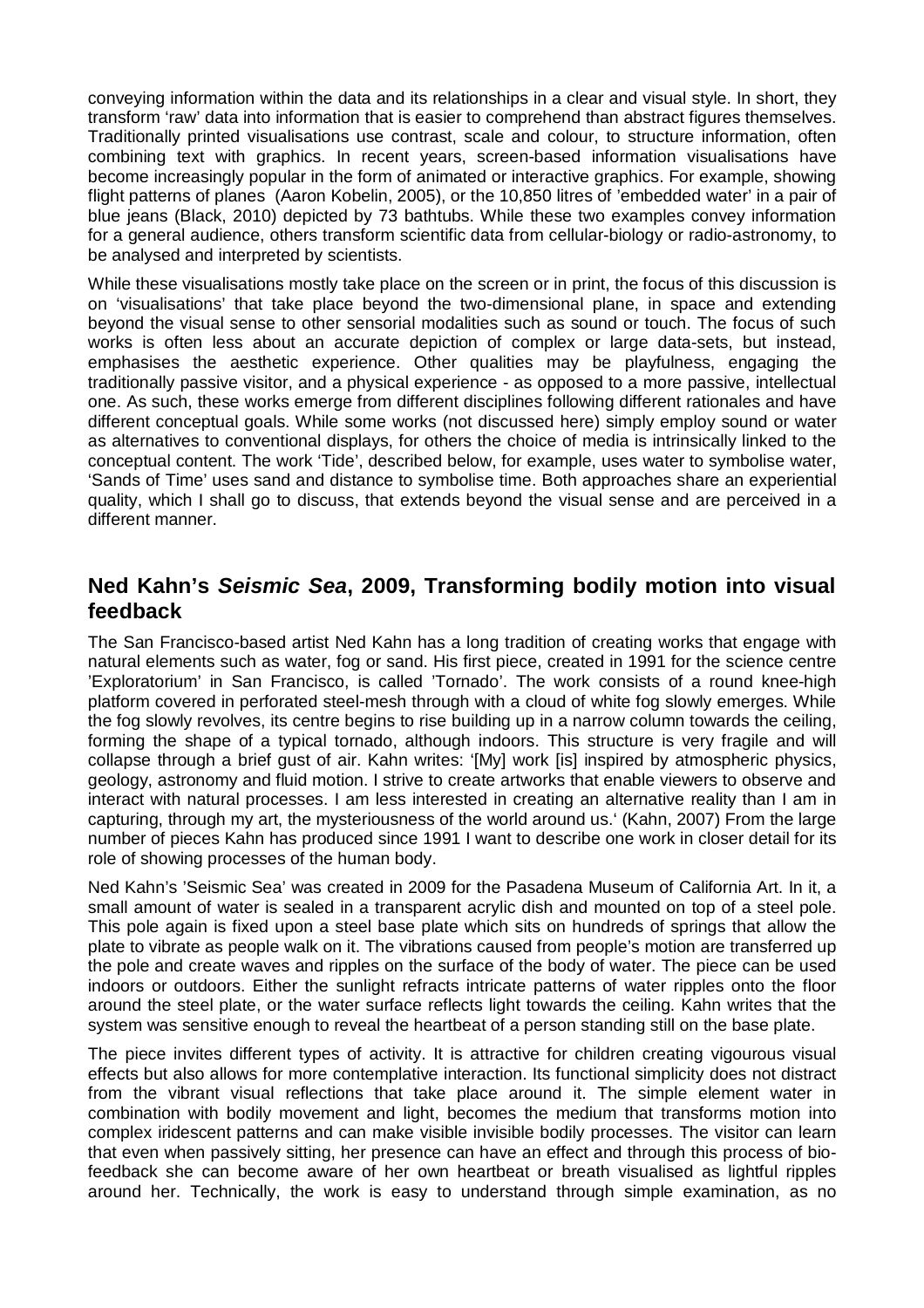sophisticated technology is used in this piece. In the next work water also plays a central role, but it is used as a source of sound and as a medium to visualise changes of gravity.

# **Luke Jerram's** *Tide***, 2001, Transforming gravity into sound**

Luke Jerram's work 'Tide' was created in 2001 in collaboration with specialists in astrophysics, geophysics, the history of music, glass design and vulcanology. 'Tide' presents the effect of the moon's gravity upon sea levels in the English city of Bristol, using three large rotating glass spheres, similar to oversized wine glasses, filled with water. A gravimeter, measuring changes in gravity, controls the amount of water in each of the three spheres. As planet earth and moon move during the course of a day, gravity changes as well, a process that we are unaware of, as our senses are unable to detect such minute differences. Synchronous to these changes of gravity, the tide is affecting the Bristol channel where the difference between flow tide and ebb tide can reach almost 20 Meters. On the rim of each rotating glass sphere sits a friction device that makes it 'sing' in resonating overtones. As gravity changes over the course of a day, so do the water levels in the glasses and as a result the quality of the sound resonating within the space. For visitors entering the exhibition space, these sounds create a visceral corporeal experience, and an awareness of the continuous changes of gravity throughout the day that are imperceptible to their senses.

Jerram's work involves sophisticated technology, yet the relationship between gravity, alternating water levels and the resulting sound is direct and clear. Felicitous has been the clear mapping in which water is used both as a medium to visualise rising and sinking sea levels and also as the medium that creates the sound. In this work, technology translates the gravimeter's abstract scientific data into a very direct and actual experience otherwise imperceptible to the human senses. As our ears are much more susceptible to minute changes of sound than our perception of gravity, this experience reminds us of synaesthesia, a neurological phenomenon that links sensorial modalities. Individuals suffering from synaesthesia can, for example, perceive colours also as different tastes. By transforming gravity into sound, 'Tide' extends the human senses and creates an awareness of the changing invisible natural forces that surround us yet of which we are not consciously aware. Central to the work is a vivid bodily awareness that focusses on the process of hearing and the resonating overtones that fill the exhibition space. As no direct interaction is involved, 'Tide' is about contemplation, acute listening and becoming aware of cosmic forces that extend over astronomical distances. The experience stimulates the imagination through the human body and sensory perception.

# **Hugo Kükelhaus'** *Strudel Wirbel Spirale***, 1967-68 (Vortex Turbulence Spiral)**

A related process of involving the visual sense is taking place in 'Vortex Turbulence Spiral' by Hugo Kükelhaus from 1967 which originally was created in collaboration with physicist Otto Hahn. A model consists of a large glass cylinder measuring 30 cm x 190 cm filled with water. At the bottom of this cylinder are two stirring devices that rotate in opposite directions when a crank handle is turned. As the handle is turned, one can see the body of water slowly beginning to rotate and rising up against the glass walls, while in its centre, a vortex begins to form, extending from the water surface down to the stirring device. Kükelhaus had experimented with smaller models and determined that scale was important, as a large body of water in whirling motion would more easily have the power to captivate the attention, resonate with the nervous system, and literally draw people into this state in combination with the physical activity. Kükelhaus observed that when we marvel at such processes we do not ask, 'What can I do with it?' or, 'What is it good for?' It simply was enough to be immersed in the phenomenon.

This installation was an embodiment for his larger phenomenological framework of developing consciousness by fully and actively stimulating the senses. His intention was to bring young people in direct sensual contact with natural phenomena to challenge and activate their senses' functional possibilities. His reasoning was that this was necessary as through over-intellectualisation and the sensorially deprived modern lifestyle, we had lost the sense for perceiving the connectedness of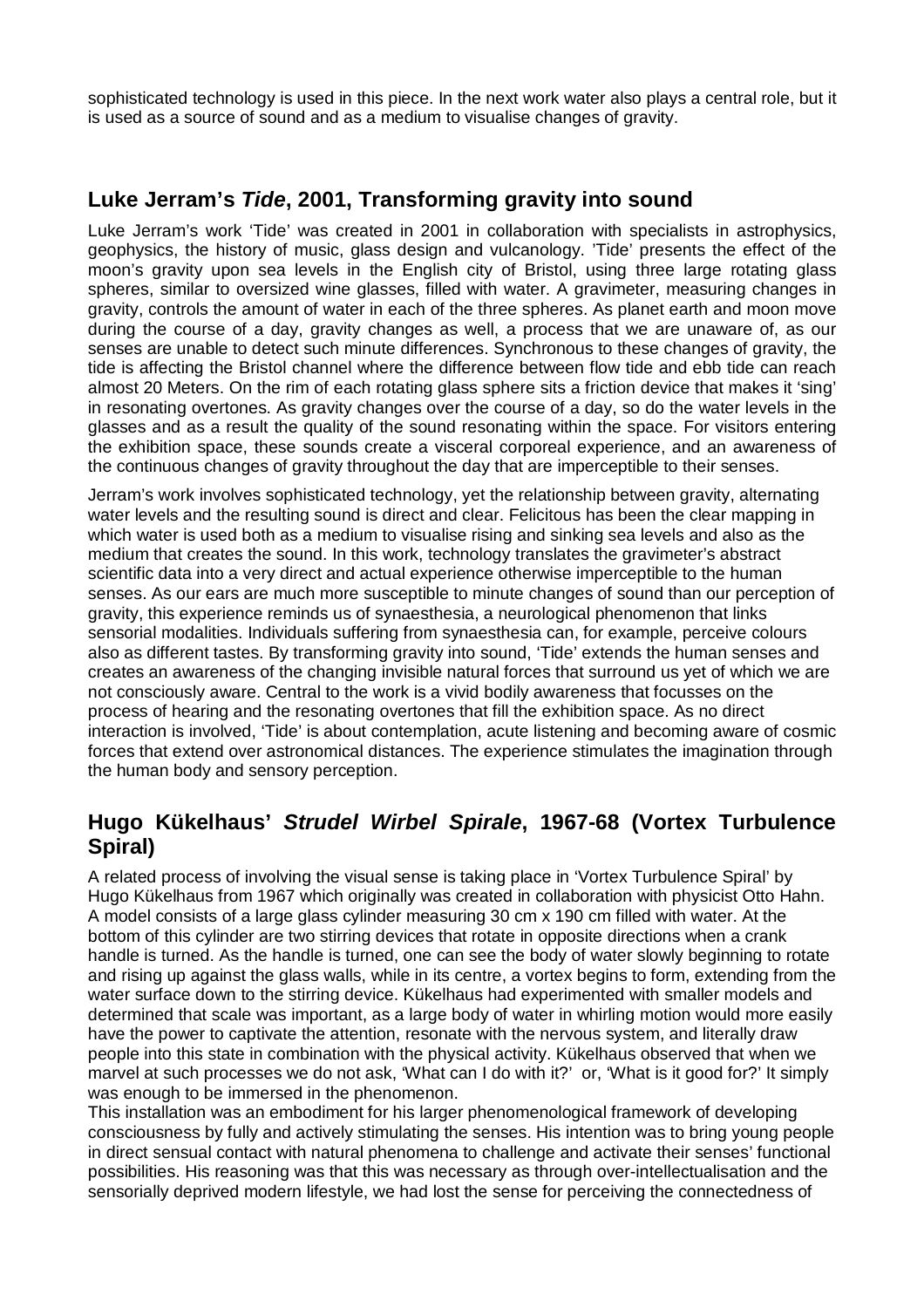processes, that all phenomena were connected in one. For him, it was more important that young people first would experience the 'large phenomena' of nature directly, and thus become aware and curious while learning the abstract theory could follow later. During the 1960s, he created about 40 different installations of this kind that allowed to explore experiences of symmetry, balance, resonance and gravitation, among others, twelve of which were exhibited at the 1967 EXPO in Montreal, Canada. (Lüscher, 2006)

#### **Chris Hardman and Antenna Theater, Sands of Time, 1998, 2002**

'Sands of Time' was a temporary installation exhibited at several locations in California between 1998 and 2002. It was organised by the artist group Antenna Theater, based in San Francisco. The 2002 version was installed on Rodeo Beach near Sausalito and was 1,300 feet long and 13 feet wide (an earlier version had been over 4 km long). The sand along this stretch of beach along the Pacific Ocean was shaped into patterns, grooves and sculptures similar to an expansive Zen garden that visitors could walk through. The intention of the work was to create an awareness of deep time, or billions of years, staged as a narrative of the history of the universe from its origins to today. The stretch of beach represented the theoretical 13 billion-years of age of the universe, each billion of years indicated by an iron tower with a burning flame on top. Visitors wore headphones with a narrative spoken by science writer Timothy Ferris. They would begin their walk at one end of the installation, symbolising the beginning of time with the big bang, walking along the beach while the history of the universe unfolded in the narrative of the audio guide and in the raked and structured sand around them. The audio narrative described how matter formed, how stars ignited and elements were created, how galaxies formed, how 4.5 billion years ago our solar system was born, the earth cooled down, asteroids hit our planet, life emerged, from single cellular organisms to plants and dinosaurs, to the present day. At the end of their walk, the audio track invites participants to pick up a single grain of sand. As they hold it in the palm of their hand, they learn that compared to the entire walk along the beach this grain of sand represented 2,000 years.

Symbolic for this work is the choice of location, a beach along the Pacific Ocean. Not only is sand often used as a metaphor for the infinite, but located outdoors visitors experience the natural forces around them such as the wind, the sea and the sun (or moon) which heightens the sensuality of the experience. It would be perceived entirely different in an urban setting such as a public square. The vast ocean and sand support the reflective nature of the audio tour regarding deep time and a sense of long-term thinking in relation to the short amount of human history. Through the headphones, participants are less likely to be distracted and can focus upon the narrative and its meaning. As a result listening to the audio track is a highly immersive experience that may draw participants easier into the narrative and resonate with its imaginative message. The combination of sensual experience, together with intellectual stimulation, appears highly original in this piece. Being exposed to the elements by the ocean, walking and listening to the thought-provoking narrative may result in an intense experience. Also of interest is the ephemeral nature of the piece as it mostly consists of raked sand and is exposed to the tide and elements. Another fact enhancing the experience may be the knowledge that work will not last and is ephemeral only. This emphasises the uniqueness of the experience.

Organiser Hardman says about 'Sands of Time': 'I think the human race could learn a lot by understanding that both in space and time, we are not the major players in the Universe,' 'We're not the owners; we're just the visitors here, ... in a very long process.' (Lubick, 2002) and understand 'the idea that we're part of a large, unfolding story. It has the potential for leaving culturally based homocentric thinking behind.' (Cole, 2000)

## **Discussion: What is the relevance of these works?**

Distinctive in all works is a focus upon the sciences and an aesthetic emphasis of involving the human body and the senses in original ways. The encounters are both intellectual as well as highly sensual. Also significant is most works' departure from the passive role of an art observer to that of an involved participant actively engaging with the work. All the works have in common that they stimulate sensory perception in original ways and possibly create a curiosity in science by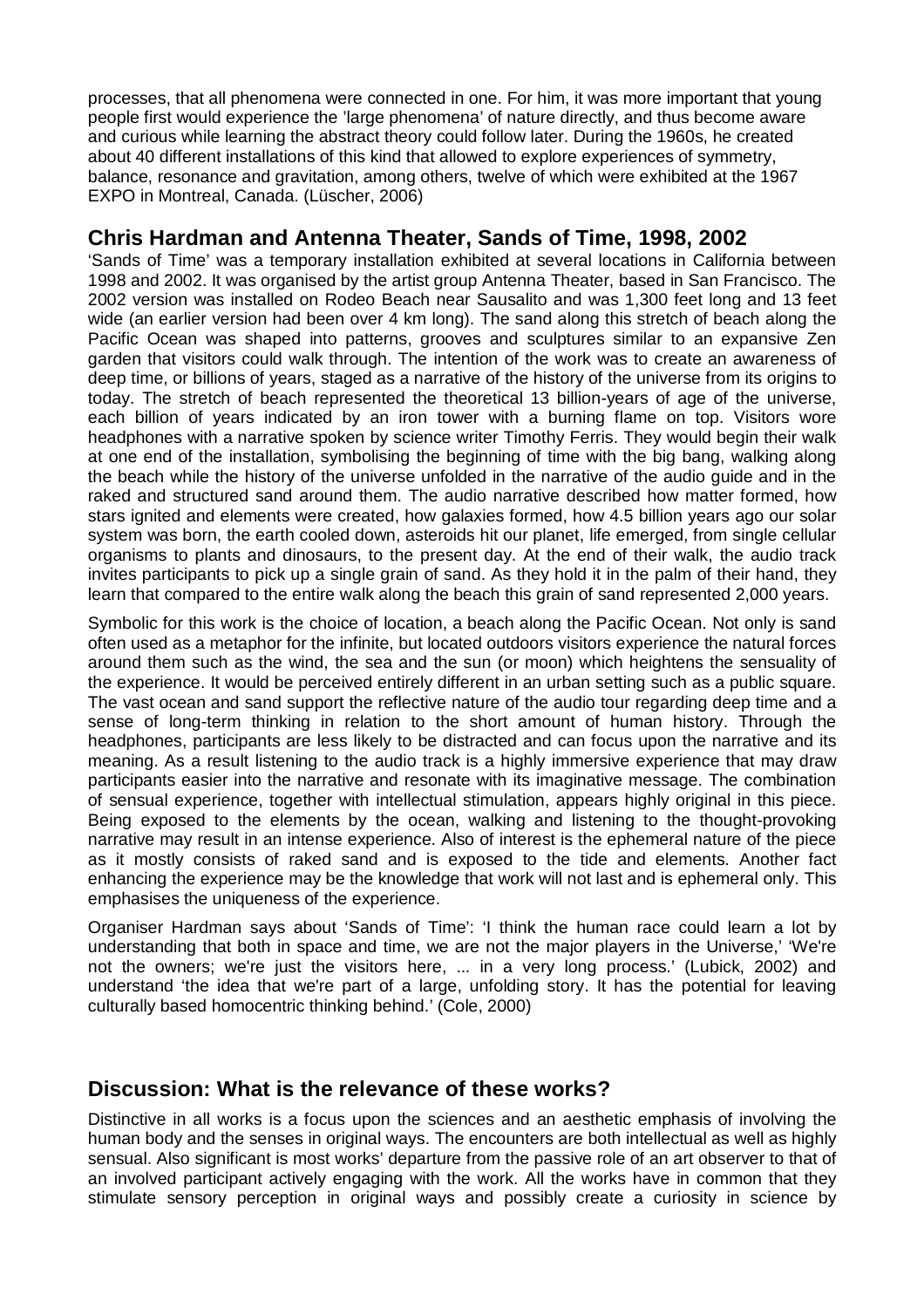visualising a natural process, while at the same time being playful, and can simply be enjoyed as such. 'Sands of Time' provides enough redundant visual information to be enjoyed without listening to the narrative. At the heart of all selected works are not science or technology, but the human body and a focus upon the natural world that surrounds us. As the sound of gravity resonates, a silent heartbeat is reflected in light, or as we create and watch a spinning vortex or relate a walk along a beach to the cosmos and deep time we do this in a state of heightened sensory awareness. All of them result, to varying degrees, in 'learning experiences'. Participants know more about the world and themselves as a result of the experience and have internalised this knowledge much less rationally, than as an imaginative sensual experience in relation to their own body's intuition and feeling.

Experiences such as these can have a lasting impact upon our brains, creating new connections or reinforcing existing ones. Similar to the NASA photograph they may potentially create paradigm shifts in people's perception of the planet or their bodies and their relationship to it. Contemporary neuro-scientists argue that the brain takes on the form of how it is used.

Neuro-scientists Gerald Hüther writes in that respect:

'Most [...] deficiencies have become solidly anchored in the brain through repetition of previously adopted strategies of perceiving, thinking, feeling, and behaving that either have been regarded as right or that have never been seriously questioned. There is only one way to get your brain back to the point where you can [...] smell as well as hear, dance as well as play music, and think rationally as well as sense things intuitively. This way, which has been known to us human beings for thousands of years, is expressed in an ancient Chinese proverb: 'Not where you have already attained mastery should you exert yourself further, but there where such mastery has still yet to appear.' (Hüther, 1997)

In that sense, the selected works teach us new ways of seeing and perceiving, and encourage us to feel and to think. I believe we can learn from these examples that technology is not necessarily the key to capture the visitor's imagination, but the conceptual idea that informs a work and its aesthetic quality, especially how it involves the senses through physical interaction. In recent years, information art has seen a steep rise, although these works are mostly screen-based. This is largely a result of open data formats, open platforms and the availability of this data via the Internet. Through this, various kinds of live streaming data from radio-telescopes and satellites have become easily available. With the effects of climate change increasing, it is likely that we will see more works in the near future created from live weather data.

'We do not know yet what kind of art-making will best help us transform our cultural relationship to climate, but I believe it will involve artists' work using scientific data with instruments for artistic purposes.' (Malina, 2010)

In that respect Kükelhaus suggests that *'One should actually surround oneself with all kinds of phenomena and constructions in which universal laws become visible. Why do I suggest this? Because then we can produce, whenever we like, the phenomenon which conveys a bodily experience of the correspondence between the inner and the outer world.'* (Kükelhaus, 2007)

Another way of viewing the experience of such works could be that they are a process of learning. Future experiences will be affected by the thoughts and experiences that we encountered with them and they are linked to embodied experience as well.

'[L]earning of a living organism [...] takes place in an oscillation between certainty and uncertainty, contraction and expansion, attraction and repulsion - above all, in processes that are not characterised by the fixation of information. Or, to be more precise: just as there is no direct link between the cause of the stimulus and its processing in the living organism, there is no link relating to information in a verbal nature. [...] it is not the brain or any other single receptive field [...] that learns, but the human being as a whole. And its the human being as something transcending the mere sum of its components that absorbs information.' (Kükelhaus, 2007)

Although open-data formats and open platforms have been around for several years now, we rarely see works that combine scientific data in combination with sensual aesthetics. What could be the reason for that? Gabriele Gramelsberger conducted research in 2004-2005 about the use of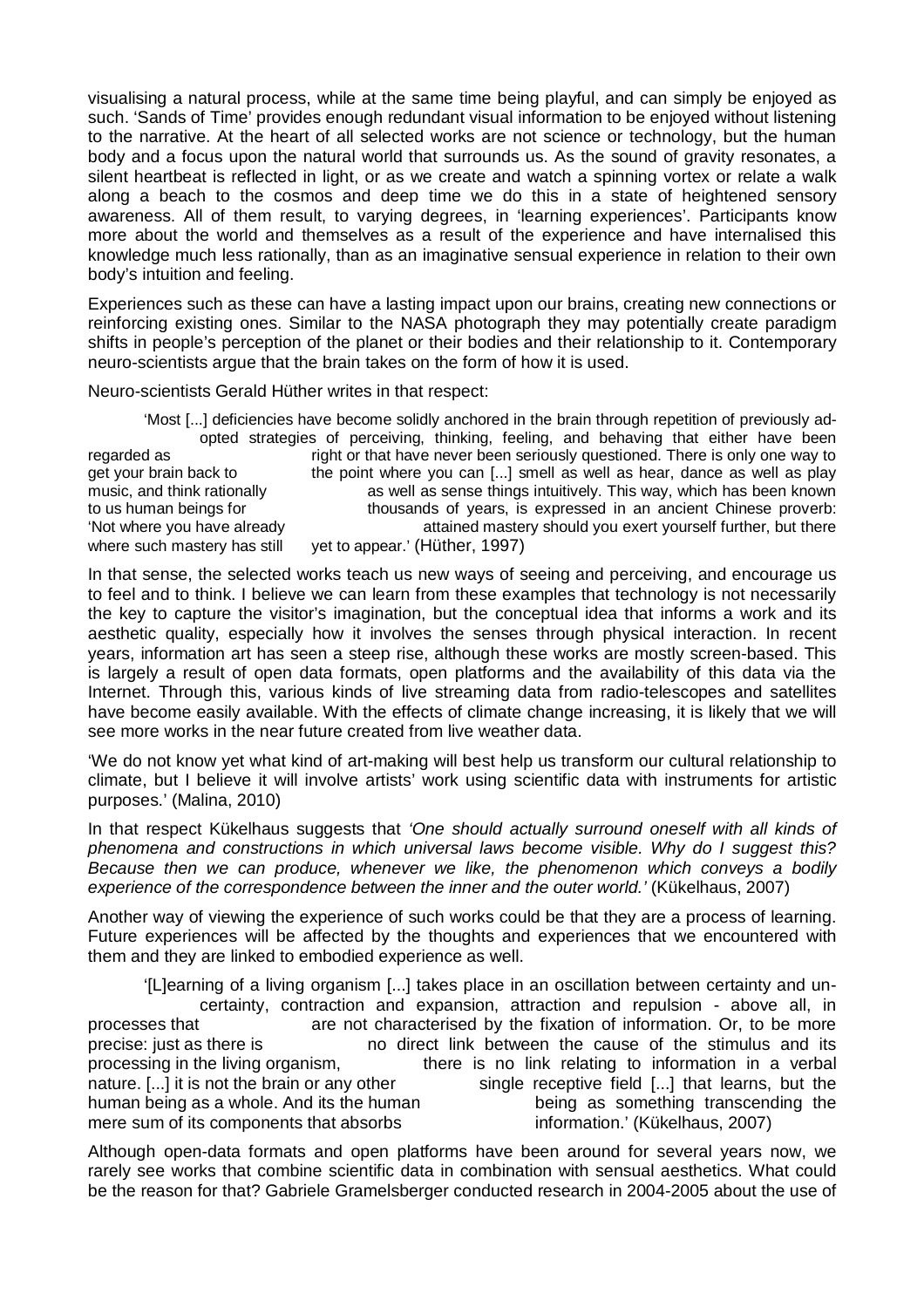interactive media at science centres.

She concludes: *'The presentation and use of new technologies can offer a huge potential to science centers which isn't being used widely today. A reason for this may be the lack of communication between researchers and exhibition makers but also the experience that prototypes are not robust enough for everyday exhibition practices.'* (Gramelsberger, 2005)

Clearly a didactic experience requires a different design then a more ambiguous open-ended artistic experience that is guided by individual exploration and curiosity. Yet, all the above pieces could be imagined in science centers as well in art galleries.

In this text, I used a number of case studies to demonstrate the relevance of an intellectual experience in combination with an embodied experience for exhibits that involve art and science collaboration. It also attempts to provide convincing examples and rationale that such scientifically informed visualisations are stimulating in their own right without necessarily having to convey a significant intellectual payload in the form of learning outcomes. First we want to people to have an aesthetic experience. It is later when they may want to understand and investigate its cause. This I tried to express this with the choice of the Paul Valery quote at the beginning of this text. It poignantly makes us aware that thinking and experiencing do have mutually exclusive dimensions, that thought can be detrimental to 'being in the moment'.

This text presented new avenues of research and of practice which require interdisciplinary collaboration among the arts, design and the sciences to create a new body of engaging and sensual works. Some of these works may contribute to the public understanding of science or emphasise the invisible natural and unnatural forces that surround us, while others may focus on sensuality and aesthetics. Together, they may emphasise our connectedness with the cosmos and thus may have a profound impact on the human psyche.

#### **Figures:**



a)Hugo Kükelhaus' *Vortex, Turbulence, Spiral*. Used with permission by MEKU Erich Pollähne GmbH. b) Used with permission by Pädagogische Aktion für OÖ.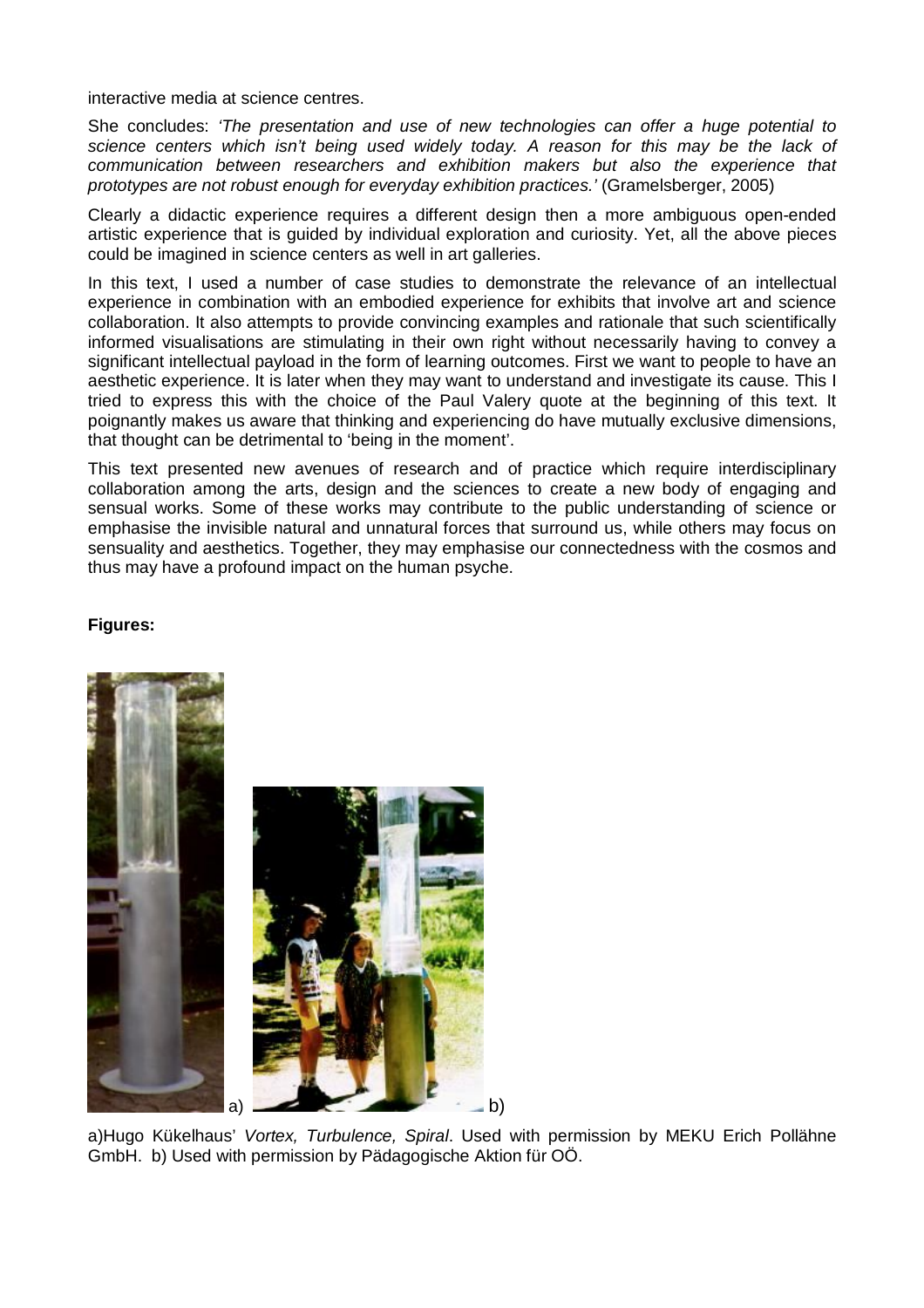

Luke Jerram's *Tide*. Copyright by Spinster. Creative Commons licence, at http://www.flickr.com/photos/spinster/1539718/sizes/m/in/photostream/



*Sands of Time*, Used with permission by Chris Hardman and Antenna Theater.



Ned Kahn, *Seismic Sea* used with permission by Ned Kahn Studios.